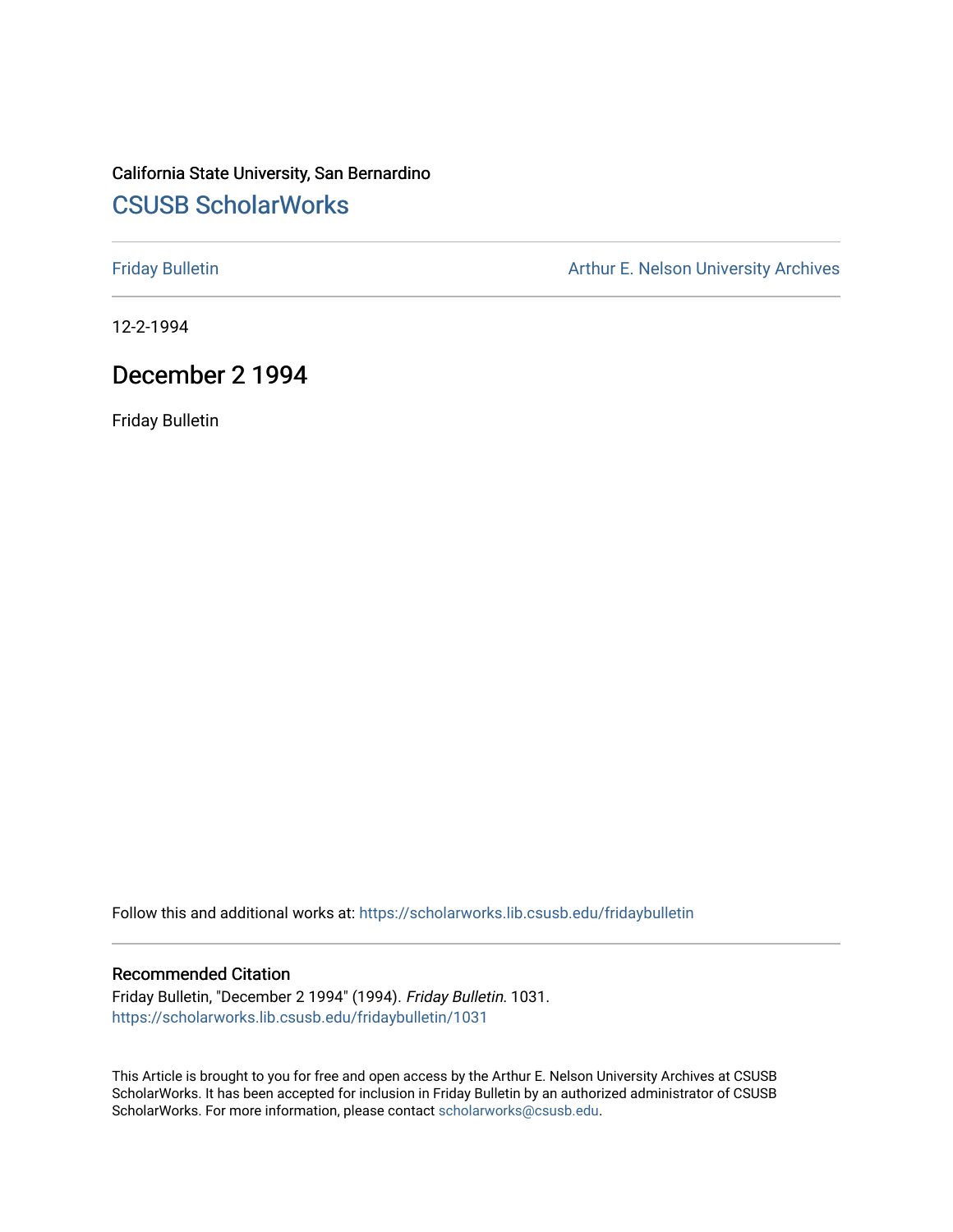# **PROP. 187 PASSAGE**  AFFECTS CSU SYSTEM

The proposition that California voters passed overwhelmingly last month will make it illegal for any state university. University of California school or community college to admit illegal aliens and will require "all currently enrolled students to prove legal residency or face expulsion," reports Stateline, the CSU system's monthly newspaper.

But immediately implementing Prop. 187 higher education provisions was disallowed by the San Francisco Superior Court the day after the Nov. 8 ballot. The CSU, UC and community college systems are scheduled to hold hearings on the issue Feb. 8.



# **HOME FOR CHRISTMAS**

"A Dickens Holiday Festival" will be presented Dec. 10 and 11 at Cal State, San Bernardino by the university's Music and Theatre Arts departments. The show will be held in the Creative Arts Building Recital Hall. A family show, "A Dickens Holi-

Because Prop. 187 appears to conflict with the Buckley Amendment, implementation also could mean the loss of all federal funding for the CSU including Pell Grants, which help finance tens of thousands of CSU students. Research monies would be lost as well.

day" puts its audience right in the middle of the same 19th Century English setting in which Charles Dickens worked. Oral interpretation of Dickens' stories read by CSUSB theatre arts students, songs from the period petformed by music students and food all will help transform the university's Recital Hall into a celebration at the "home" of the popular writer. Portions of "A Christmas Carol," "The Christmas Tree" and "What Christmas Is As We Grow Older" are among the selections being read during the evening. Loren Filbeck, chair (Music), will play Charles Dickens. The music director is Tamara Harsh, (Music) and Amanda Sue Rudisill. (Theatre Arts). The Dec. 10 presentation begins at 8:15 p.m., while the Dec. 11 show is at 2 p.m. Tickets for "A Dickens Holiday Festival" are \$10 for general admission, \$5 for students and \$3 for children 12 and-under. For reservations or more information, call Ext. 5884.

Bank of America has awarded a \$50,000 Matching Gift Challenge Grant to Cal State's School of Business and Public Administration that will launch a new program designed for outreach and retention of minority business students.

"Ultimately, the CSU will comply with the law, whatever the courts determine it to be," said Steve MacCarthy, director of public affairs for the CSU Chancellor's Office, in a Nov. 9 memo. The same day. Gov. Pete Wilson's office had instructed state agencies to develop internal procedures that will prevent discrimination on

the basis of national origin once Prop. 187 becomes effective. According to the order, "reasonably suspect" means "failure to provide documentation of legal residency status when applying for public benefits."

"We currently have an outreach program that works with 150 high schools and community colleges," says Cheryl Smith, associate vice president (Enrollment Services). This includes the university's Student Affirmative Action Program, which helps minority and underrepresented students learn about opportunities at CSUSB.

Another lawsuit that came well before Gov. Wilson formulated Prop. 187 was brought by taxpayer and immigration reform groups two years ago, according to The San Bernardino County Sun.

School-based, underrepresented student retention programs have been established with great success at other CSU campuses, such as Northridge and Sonoma. CSUSB representatives are convinced that such a program can work well here.

One attorney said that the suit, which seeks to raise fees for illegal immigrants enrolling in the CSU, could "set a precedent for Prop. 187."

The university already has conducted initial conversations with other institutions in an effort to generate the matching funds needed. Several other major banks have voiced an interest to participate in the program. The pursuit for other support will continue until all the matching funds

## **B OF A GIVES ASSIST TO MINORITY OUTREACH PROGRAM**

*by Andrea Curry-Booth, student intern* 

|  | CALIFORNIA STATE UNIVERSITY, |  |  |  | SAN |  | <b>BERNARDINO</b>       |  |  |
|--|------------------------------|--|--|--|-----|--|-------------------------|--|--|
|  |                              |  |  |  |     |  |                         |  |  |
|  |                              |  |  |  |     |  | <b>DECEMBER 2, 1994</b> |  |  |
|  |                              |  |  |  |     |  |                         |  |  |

Licensed for 40 children, the center typically serves more than 100 youngsters, according to data gathered in a CSU system survey in 1988.

The new program will be aimed not only at recruiting students through scholarship awards, but also at seeing them through to successful graduation, says Eldon Lewis, dean (School of Business and Public Administration). Studies have shown that student retention is a challenge for the university, so a combined effort of the school faculty, along with admissions and outreach staff, may help reduce student attrition at Cal State.

Bank of America has awarded the grant on a contingency basis. In order to receive it, the university must secure \$50,000 in matching gifts from other banks, financial institutions and foundations. B of A will match every dollar raised until the \$50,000 goal is reached.

The quality of education at CSUSB, San Bernardino Valley College and the city schools is being showcased through a weekly public cable television show, Education Round Table, that is now in its fifth season. Airing on Channel 3 of the Comcast and Marks Cablevision systems, ERT is shown at 10 a.m. and 8 p.m. on Tuesdays and 7:30 p.m. on Thursdays. Nearly 40,000 people can view the program in San Bernardino, Grand

The funds will be used to underwrite minority student scholarships and initiate a broad-based university outreach and awareness program in the Inland Empire. To aid in retention, the program will give preference to those receiving the award in the first year when they subsequently reapply. "As the only accredited School of Business and Public Administration in the Inland Empire, Cal State is a prudent investment," says Dave Klinger, regional senior vice president for Bank of America, Riverside. "We believe in giving back to worthwhile organizations in the communities we serve. Providing scholarships for

> Terrace, Highland and Loma Linda. This year's ERT shows focusing on Cal State feature Patrick Watkins, Ron Barnes and Kathy Ervin from Theatre Aits; the Psychology Department's graduate counseling program with faculty Ed Teyber and Faith McCIure, and the use of the electron microscope, among other guests and topics. The shows are hosted by Cindi Pringle (Public Affairs).

> minority business students allows the bank to help Cal State and the citizens of this region. We hope our matching gift will provide the impetus for other banks to participate with us."

> An aggressive recruiting and awareness campaign will target high school students and those from community colleges.

Part of this effort includes Project UPBEAT, which introduces children as young as seventh grade to the CSUSB campus.

The program also includes such benefits as a math and specialty workshop, summer internships, and an advisory program complete with a graduate assistant for peer advising.

Once refined, this model program may

be implemented in the other four schools

of study at CSUSB.

are secured.

## **CHILDREN'S CENTER...STILL GROWING**

Lingering concerns over the Children's Center and its ability to meet the needs of Cal State students, as well as other constituents, were discussed at Administrative Council on Oct. 24.

At that time, when the student population here was 8,119, students and employees who had children under the age of 13 totalled 2,631. The survey also found that off campus, in San Bernardino County alone, only one out of four children in need of day care were being accommodated.

"The need continues to grow as we get younger faculty on campus," says Jenny Zorn (Geography), noting reports that indicate women and ethnic minorities have greater challenges in securing day care. She adds that the campus's center does not provide care for infants and toddlers, the disabled, or the children of faculty and staff.

The center provides "a unique and dual function," states Laura Kamptner (Psychology), who chaired a Child Care Task Force and a Child Care Expansion Committee in 1991 and 1992, respectively. "It supports a number of academic programs, including a laboratory experience for Human Development majors."

Among the recommendations made during the discussion was the suggestion that concerned faculty work through the Academic Affairs division to create offcampus partnerships that might lead to expanded services, such as locating a center on a San Bernardino school site.

Expansion on the campus could cost anywhere from \$16,000-30,000 to lease some portable buildings to approximately \$700,000 to build a new Children's Center.

"One advantage is that we at least have the land space that could be leased,'" comments David DeMauro (Administration and Finance), adding that financing might be accomplished over a period of years.



## **ERT IN FIFTH SEASON**



## **COLD FOR THE HOLIDAYS**

Only snowmen and polar bears are fit to face the crisp, wintry weather that will settle inside your office the week of Dec. 23. The heat is off beginning at high noon on the twenty-third and will return at 7 a.m., Jan. 3, 1995.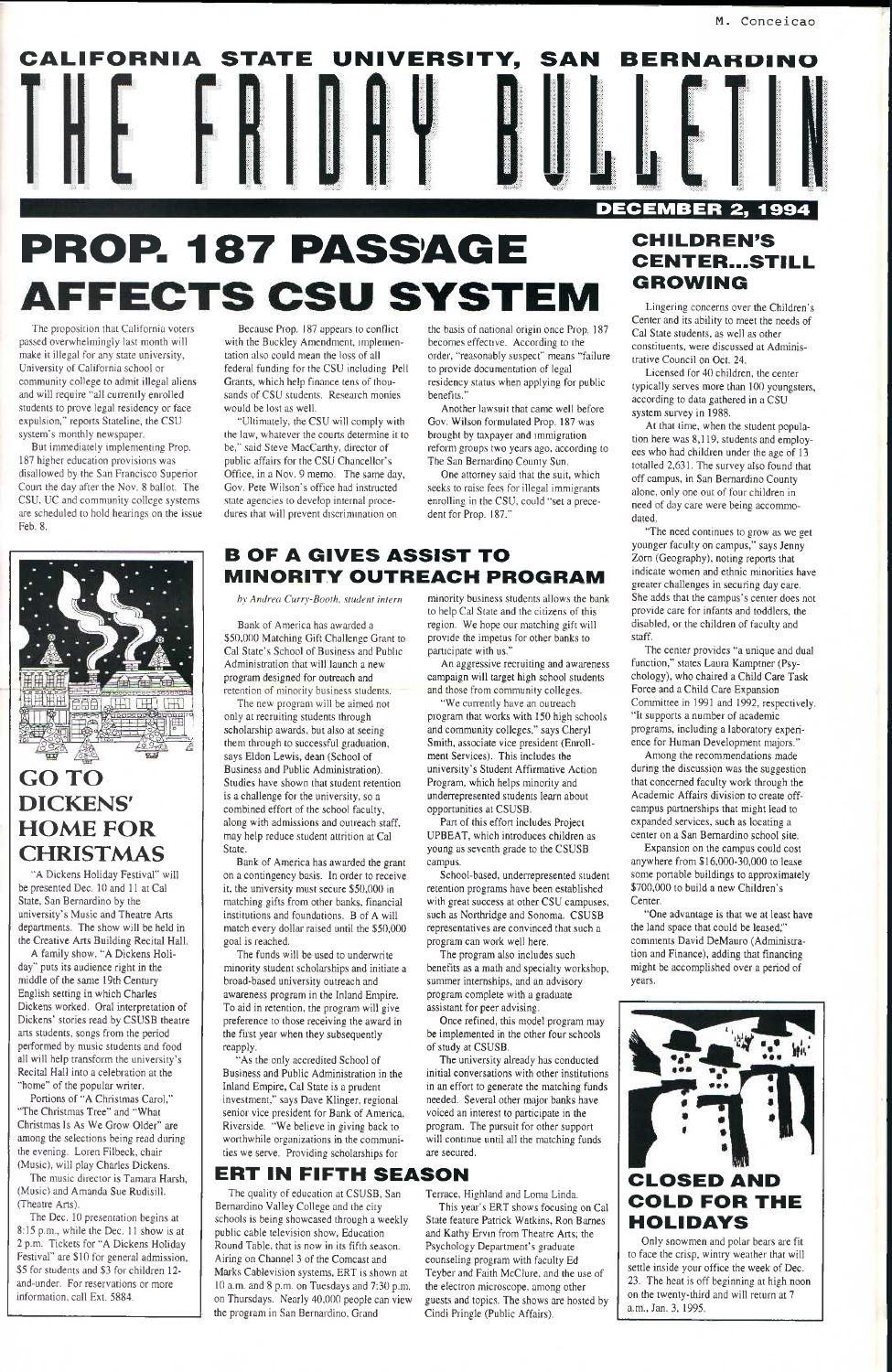# ${\bf C}$  URRENTS

## **A Summary of Faculty Development Activities**

## **Mini-Grants at CSUSB**

The chief financial support for faculty research and development is the mini-grant program (\$95,000 is available for this academic year). The committee charged with oversight for these Chancellor's Office research funds, the Faculty Professional Development Coordinating Committee, decided this year to spend the entire allotment on mini-grants. These awards, of up to \$5,000 each, provide for release time and necessary expenses to conduct research projects. The Foundation usually supplements this program, often doubling the amount of money available. We are pleased to be able to make this opportunity available for faculty and we hope to increase the amount of support in the future. I want to personally congratulate all the recipients of mini-grants this year and urge all faculty to apply to this program in the future.

## Julius Kaplan. Dean

Graduate Studies, Research & Faculty Development

## 1994-95 Mini-Grant Recipients

#### **Accounting & Finance**

#### Sung-Kyoo Huh

Comparative Analysis of Foreign Banks' Performance in Four Small Dragons: Korea, Taiwan, Hong Kong & Singapore

#### **Advanced Studies**

### Cheryl Fischer

Implications of the Needs and Concerns of Beginning Teachers for Preservice and School Induction Programs

#### Louise Fulton

A Longitudinal Study of the Post School Living & Working Status of Former Special Education Students in Japan & the United States

#### Thom Gehring

Correctional Education History Book

#### Barbara Larrivee

Development of a New Model for Effectively Managing Classrooms Serving Diverse Learners

#### Darleen Stoner

Enhancement of Professional Leadership & Resource Networking as Chair of the Global Network of Environmental Education Centers

#### **Biology**

#### Richard Fehn

Electron Microscopic Analysis of Pituitary Gland Ultrastructure in Diabetes Mellitus

James Ferrari

Stability of Amplified Esterase Genes Associated With Insecticide Resistance in Culex quinquefasciatus

#### Stuart Sumida

Lower Permian Vertebrate Fossils from Germany & Blostratigraphic Correlations between Central Europe & North America

#### **Communication Studies**

Dolores Tanno

Co-Editor: *International Intercultural Communication Annual* 

#### **Criminal Justice**

David Shichor

From Conflict to Agreement: Victim-Offender Reconciliation in Juvenile Justice

Archaeological Institute of America for *The Codex Mendoza,* 4 vols. (1992). The award—one of the highest conferred by the Institute—will be presented in December 1994.

#### **Economics**

#### Eric Nilsson

Institutional Change in the U.S. Economy: The Case of Union Decertification

#### Nancy Rose

Evaluating the Clinton Administration's Welfare Reform

#### **English**

Catherine Gannon

California Literature Project

#### Carol Haviland

Manuscript completion for book: *Collaborations on Collaborating: Issues in Tutoring Writing* 

#### Loralee MacPike Lesbian Review of Books

- Philip Page Division & Displacement in The Fiction of Tont Morrison
- Salaam Yousif Contemporary Iraqi Poetry: From Exile to Diaspora

#### **Foreign Languages**

Aurora Wolfgang

Speaking Her Mind: Feminine Voice Narratives in 18th Century French Literature

#### **History**

Pedro Santoni

Statesman or Scoundrel: Gomez Pedraza of Mexico

#### **Information & Decision Sciences**

Yasha Karant

Development & Implementation of IEEE 802.3 100BaseT Networking Standard

#### **Library**

Mary Ellen Bobp Workbook for the Library Component of the USTD 100 Class

#### **Management**

Clark Molstad Labor-Management Conflict

#### **Marketing**

#### Vic Johar

- The Integration of Direct Response in Image Based Advertising: A Comparison of the U.S. & European Advertiser's Strategy
- L. Lynn Judd

Increased Usage of Part-Time Employees & Temporary Workers in the Retail Industry

#### Victoria Seitz

Ethnic Influence on Consumer Perception of Direct Response Advertisements of Self Image Products

#### **Mathematics**

Belisario Ventura Product Type vs. Locally Constant Cocycles

#### **Physics**

#### Karen Kolehmainen

A Restriction Enzyme & PCR-Based Assay for Trinucleotide Repeat Mutations in the Human FMR-1 Gene

Tim Usher Ferroelectric Switching in Irradiated Potassium Dideuterium Phosphate

#### **Psychology**

Sanders McDougall Effects of U50-488 on Cocaine & Morphine-Induced Reward Processes

#### **Public Administration**

Clifford Young Inland Empire Demographic & Economic Database Development Project

#### **Sociology**

Elsa Valdez Mexican Maquiladoras Effects of Work on Family Roles

#### **Multi-Departments**

Dong Man Kim—*Accounting & Finance* and Frank Lin—*Information & Decision Sciences*  The Impact of the Quality of Third Party's Information About Computer-related Products on the Firm's Value



1^. *Frances F. Berdan* (Anthropology) & Patricia RIeff Anawalt received the James S. Wiseman book award of the

*Richard M. Eberst* (Health Sciences) was presented with the National Distinguished Service Award from Eta Sigma—the National Health Education Honorary—on October 7,1994 in Houston, Texas. This award was based upon Dr. Eberst's 25-plus years of active service to the Honorary. Dr. Eberst served on the National Executive Committee for a total of nine years and was National President from 1989-1993.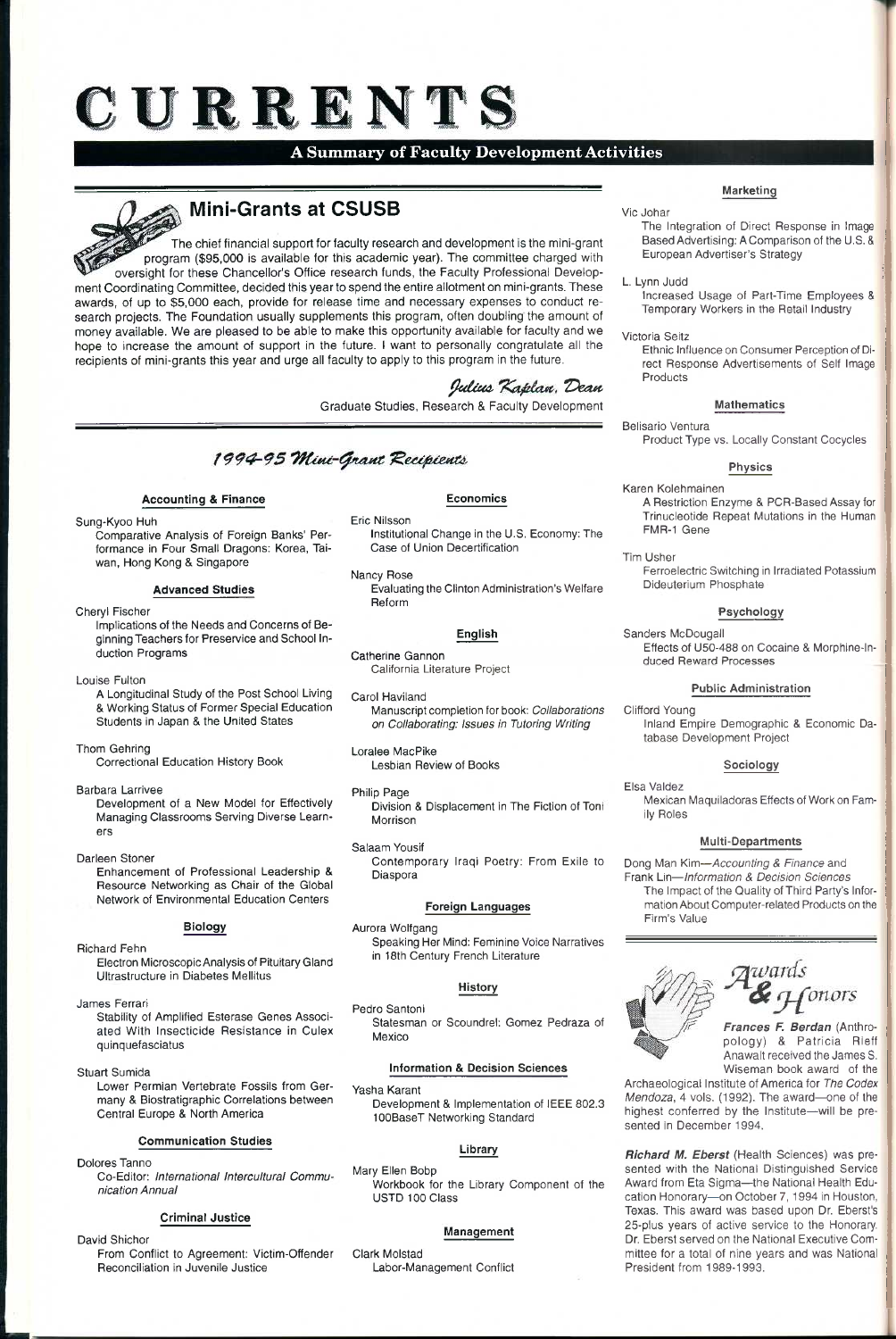This issue of CURRENTS focuses on Mini-Grant Recipients, Awards & Honors, Other Professional Activities and Innovations in Teaching.

CURRENTS is published by the office of Graduate Studies, Research & Faculty Development and the office of Research & Sponsored Programs.

#### **Vol. 8, No. 2 — December 1994**

## *OTHER PROFESSIONAL ACTIVITIES*

## **•INNOVATIONS IN TEACHING**

*Robert Blackey* (History), vice president of the American Historical Association, was a guest of the American Association for Higher Education at its Institute on the Peer Review of Teaching, held at Stanford University, June 20-25, 1994.

Is a member of the National Advisory Board of Protect Historic America, the group seeking to prevent Disney from building a theme park at Manassas, Virginia, site of an important Civil War battle.

Is serving as an outside evaluator for an historian at Purdue University who is seeking promotion on the basis of his teaching and his teaching-related publications.

*ACC of us in the*   $offset$  of Graduate *Studies, Research & J^acuCty (DeveCopment and the office of Research & Sponsored* Programs would like to wish you the *happiest of holidays.* 

*Carolyn Eggleston* (Advanced Studies) gave testimony on learning disabilities and the juvenile justice system for the Learning Disabilities Summit on Capital Hill in Washington, D.C. on September 21,1994. The Summit was a two-day function, which highlighted speeches by First Lady Hillary Rodham Clinton, the Hon. Richard Riley, Hon. Donna Shalala, and the Hon. Robert Reich. The Summit was cochaired by Hon. Christopher Dodd, who chairs the Senate Subcommittee on Children, Family, Drugs & Alcoholism.

> Julius *Kaplan Sharon Cady Sid J(ushmr fMargaret 'Brasch f}(eith Johnson 9(aren 'Jates Qray Lynn Doug(ass*

I begin each semester by explaining to students that as their teacher I am their friend, buf as their evaluator 1 try to be impartial and objective, Given the difference in our ages and backgrounds, I continue, we probably see the meaning of grades very differently. Therefore, i need to explain to them up-front on what basis I, as an evaluator, will judge their performance.

*Jennie Gilbert* (Physical Education) was elected Fellow of the American College of Sports Medicine at its national meeting in May 1994.

Was appointed a three-year term as chair-elect of the American Alliance of Health, Physical Education, Recreation & Dance Physical Fitness Council in September 1994.

*Dominque M. Louisor* (Foreign Languages) was appointed Reader of the Spanish Advanced Placement Exam at Trinity University, San Antonio, Texas, June 1994.

*Norton Marks* (Marketing) has resigned as editor of the *Journal of Business & Entrepreneurshlp.* He was the first editor for the *Journal and* has brought it from Inception to its current position as a respected academic publication in the field of small business management.

*Dolores V. Tanno* (Communication Studies) was elected co-editor of the *International Intercultural Communication Annual,* volumes 20, 21 and 22, 1994-1997.

"A" students show interest in the class and In the subject. They look up or dig out what they don't understand. They often ask interesting questions or make thoughtful comments.

#### **Clarifying Grade Expectations**

*by John H. Williams, Pepperdine University, CA* 

leaching and learning involve a true partnership, with responsibilities incumbent on both teachers and learners. How do we encourage students to assume their responsibility for learning? One way is to clarify our expectations, to make explicit our own values as they pertain to classroom performance.

"C" students miss class frequently. They put other priorities ahead of academic work. In some cases, their health or constant fatigue renders them physically unable to keep up with the demands of high-level performance.

How would you describe the various grade levels? The exercise will clarify your own thinking and give your students an insight into how their performance will be evaluated.

At one time, I thought it sufficient to explain exactly which academic topics the tests would cover. Over the years, however, I've learned that being a successful student is multidimensional. Now 1 concentrate on attitudes and behaviors as well as intellectual prowess.

On the first day of each semester, I distribute a set of grade profiles entitled "Understanding Grades" in which I describe in detail what I see as the characteristics of students at the various grade levels. To illustrate, the characteristics of A and C students follow.

#### **Understanding Grades**



Grading performance constitutes a complex and difficult process. While human beings cannot be pigeonholed, they can be judged on the basis of their achievements. Grades reflect both effort and achievement, not effort alone. These descriptions attempt to explain why different students obtain different results.

#### **The "A" Student — An Outstanding Student**

• Attendance;

"A" students have virtually perfect attendance. Their commitment to the class resembles that of the teacher.

• Preparation:

"A" students are prepared for class. They always read the assignment. Their attention to detail is such that they occasionally catch the teacher in a mistake.

• Curiosity;

• Retention:

"A" students have retentive minds. They are able to connect past learning with the present. They bring a background with them to class.

• Attitude:

"A" students have a winning attitude. They have both the determination and the self-discipline necessary for success. They show initiative. They do things they have not been told to do.

• Talent:

"A" students have something special. It may be exceptional intelligence ana insight. It may be unusual creativity, organizational skills, commitment—or a combination thereof. These gifts are evident to the teacher and usually to the other students as well.

• Results:

"A" students make high grades on tests—usually the highest in the class. Their work is a pleasure to grade.

#### **The "C' Student—An Average or Typical Student**

• Attendance:

• Preparation:

"C" students prepare their assignments consistently but in a perfunctory manner. Their work may be sloppy or careless. At times, it is incomplete or late.

• Attitude:

"C" students are not visibly committed to the class. They participate without enthusiasm. Their body language often expresses boredom.

• Talent:

"C" students vary enormously in talent. Some have exceptional ability, but show undeniable signs of poor selfmanagement or bad attitudes. Others are diligent, but simply average in academic ability.

• Results:

"C" students obtain mediocre inconsistent results on tests. They have some concept of what is going on, but clearly have not mastered the material.

These profiles help me communicate my values to students. While they are not the profiles any and every professor might write, they do serve to acquaint students with my expectations and to prepare the way for a successful semester in my class. While I have also written descriptions of "D" and "F" students, I prefer to accentuate the positive on that first day of class. How I describe the "C" student more than suffices to let my students know what not to do.